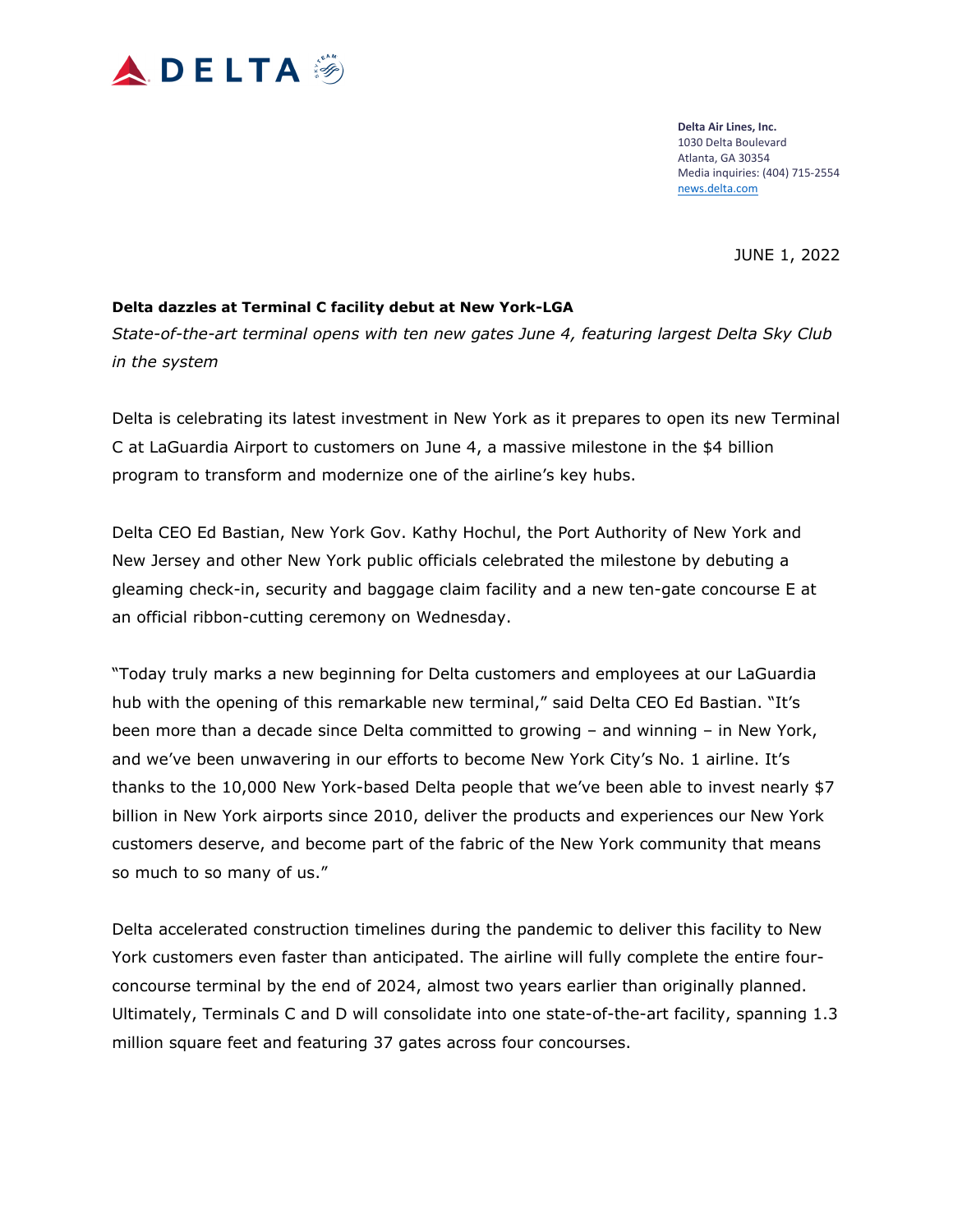

Delta continues to double down on its vision for the future of travel, building airports of the future that are comfortable, easy to navigate and part of an effortlessly connected journey, capable of absorbing and supporting new innovative experiences as technology evolves. Recently, Delta also revealed the completion of the first major phase of its \$2.3B Sky Way at Los Angeles International Airport.

"The transformation of a Whole New LaGuardia airport into a world-class destination that is internationally recognized for its beauty is an integral part of our bold vision for a new era in New York," Governor Hochul said. "The opening of Delta's \$4 billion Terminal C will help provide a superlative passenger experience, easing connections and creating lasting impressions – and it joins the completed Terminal B which we celebrated just a few months ago. Congratulations to all who made today's milestone possible as we finish creating a LaGuardia airport worthy of New York."

Terminal C is designed to deliver the efficiency and speed New York travelers often need, allowing them to navigate to and from their gates quickly and intuitively with the latest technologies such as hands-free bag drop, self-serve check-in and Digital ID screening capabilities.

Customers will have the option to check-in via a spacious, centralized lobby, complete with 36 full-service check-in counters and 49 self-service kiosks, or bypass it altogether and utilize the direct-to-security drop-off option to head directly to one of the 11 security checkpoints. Additionally, all five entry points offer baggage drop for easy bag check.

Terminal C is as visually impressive as it is efficient, featuring a world-class art program in partnership with the Queens Museum, showcasing custom pieces from six local artists that share a compelling story of New York's immigrant history, its people and the importance of the city's diversity.

Digital art is another prominent design feature; with a massive digital art installation made of 34 lenticular panels, displayed overhead the security checkpoint, while a 238-foot digital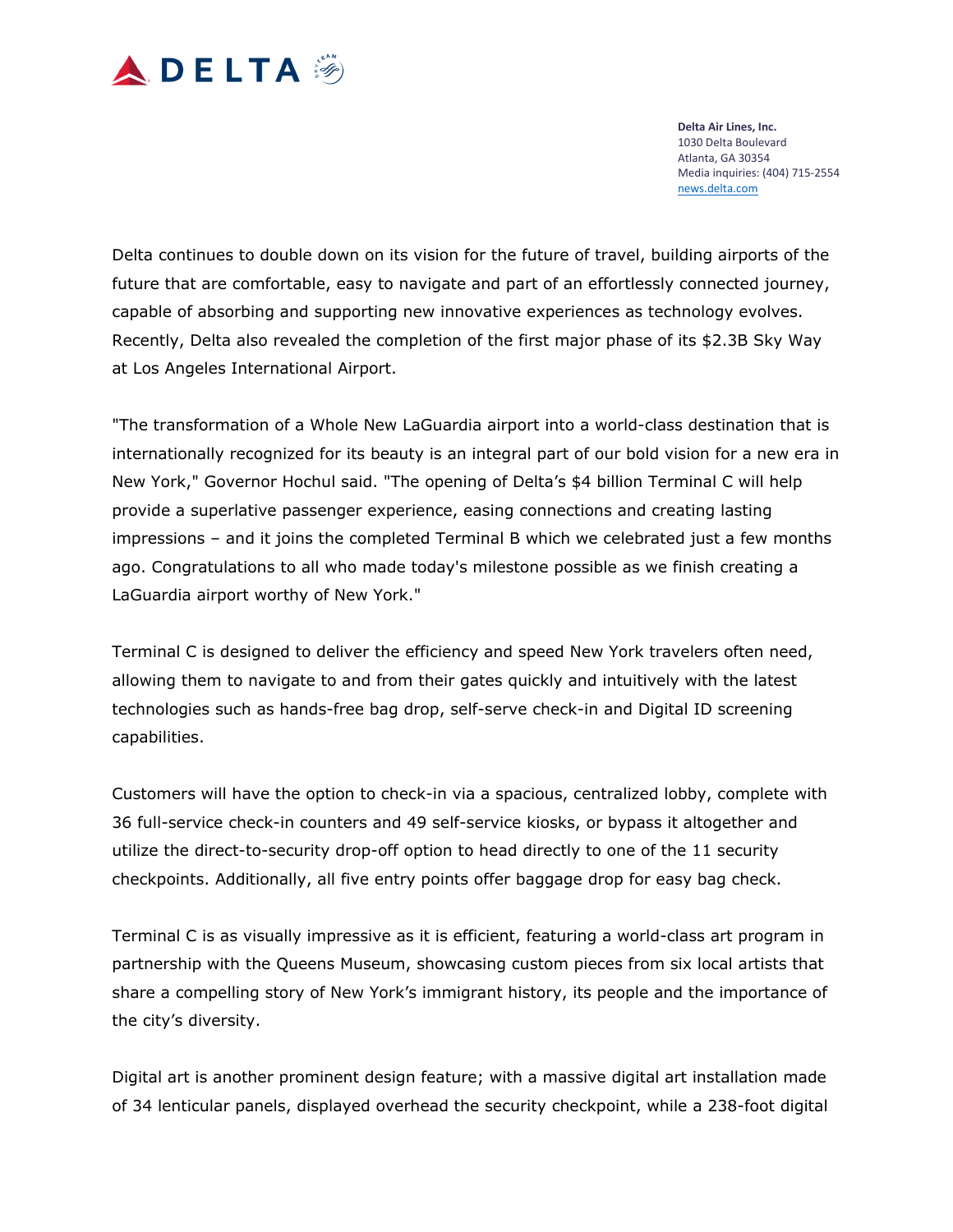

backwall in the check-in lobby will feature TSA wait times, wayfinding in both English and Spanish as well as Sky Club volume and gate information.

Concourse E is the second of four new concourses to open, with ten new gates, nine of which will be operational on opening day, able to accommodate various narrowbody aircraft types as well as offer larger gate seating areas. Additionally, longtime Delta partner OTG will bring to life a variety of restaurant options, including Bubby's Diner, Chuko Ramen, Essex Burger, Poppy's Bagel, and Starbucks. Airport retailer Stellar Partners collaborated with Delta to deliver specialty retail stores and news and gift outposts such as Beekman 1802, BuzzFeed News, Le Labo, MAC, Patricia Nash and True to New York.

In addition to a gleaming central headhouse and concourse, LGA will house the largest Delta Sky Club in the system (at end state), with architectural touches that evoke New York City from the turn of the 20th century, such as harlequin-patterned screens and rich warm metals. With seating for nearly 600 guests to relax and recharge over a sprawling 34,000 square feet (at end state), the Club features a gourmet kitchen, premium bar, two food buffets and two hydration stations. Curated artwork throughout reflects New York City's dominance in the international art scene. Future additions to the Club include a year-round, all-weather Sky Deck, a second premium bar and a third hydration station.

"In a word, the new Terminal C is magnificent – an architectural gem that dwarfs the facilities it replaces in size, style and functionality," said Port Authority Executive Director Rick Cotton. "It represents 21st century air travel that is world class in every respect – which can now be said of the entire whole new LaGuardia airport, which six years ago was among the most reviled in the nation. I congratulate and thank Governor Hochul, the entire Delta team for their indefatigable efforts and the many employees of the Port Authority who collaborated to make this a reality. Today proves what our region can accomplish when we really put our collective will behind such an ambitious goal."

Terminal C also offers a multi-sensory room, providing a calming, supportive environment for customers with sensory sensitivities and their families as they travel.